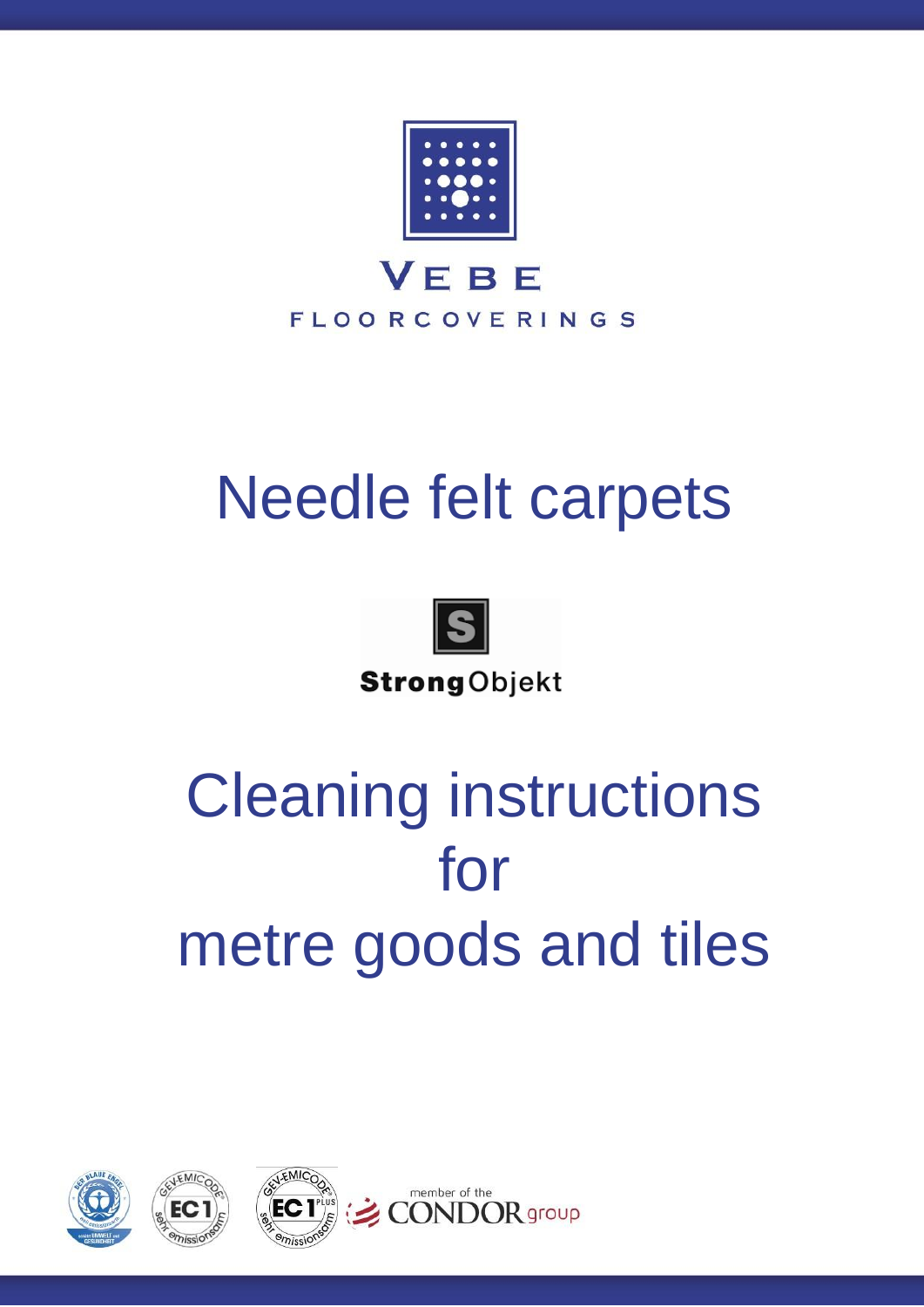

## **Foreword**

## **Carpeted floor care pays for itself**

A carefully planned care and cleaning program creates the conditions for maintaining the aesthetic and functional advantages of a needle felt carpet in the long term. This program should be created as early as when selecting the carpet or at the latest prior to laying the carpet.

A good, well cared for synthetic needle felt carpet creates an appealing, attractive environment and with it a beneficial working environment from which everyone gains. In addition, professional and correct care will pay for itself in long-term preservation of value and by ensuring that a new carpet will not be needed until later.

So that the quality of the needle felt carpet is not impaired, care must be taken when choosing the care and cleaning process to ensure that the material composition, the carpet floor design, the carpet backing and also the laying method are taken into account.

Needle felt carpets are easy to clean and therefore extremely economic.

You will get many years of pleasure from your needle felt carpet from Vebe Floorcoverings GmbH, if you observe the following cleaning and care tips.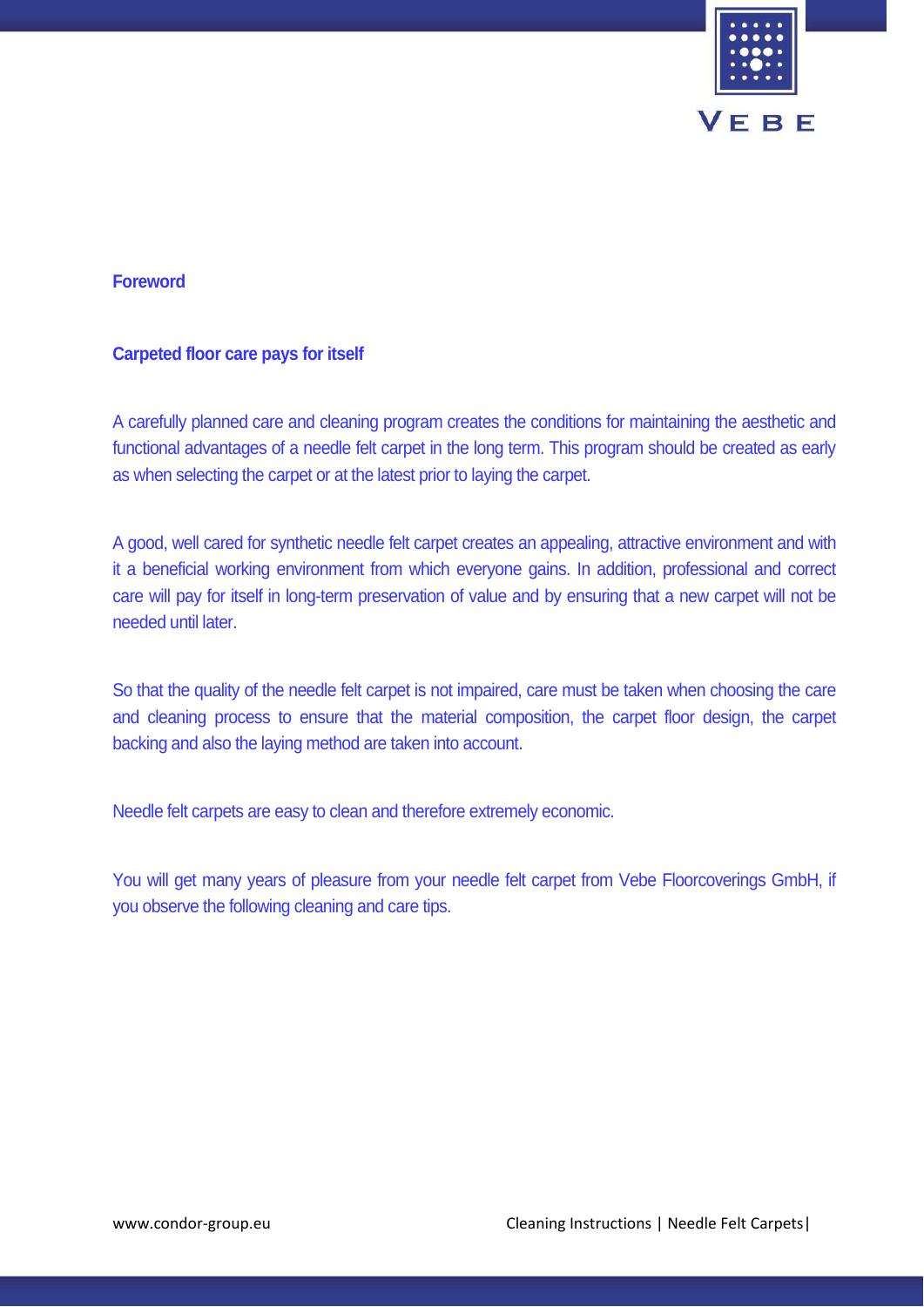

## **General Information**

These care and cleaning instructions are based on our latest level of knowledge, incorporating the experience of the Textiles & Flooring Institute GmbH (TFI) and the leaflet "Cleaning processes for textile floor coverings and their associated work steps" of the working group AWT/FDT as well as the Cleaning Instructions 991 A3, and do not claim to be complete. The information given in this manual only covers the material composition of our needle felt carpets. Damage to the carpet or unsatisfactory cleaning results, which are associated with improperly performed cleaning or stain removal, cannot be acknowledged as a complaint by us and do not constitute a defect under the terms of the warranty. The same applies if the following recommended care and cleaning cycle is not adhered to.

## **General cleaning characteristics**

To make the correct choice when selecting carpets, it is first of all important to consider the factors that directly affect its subsequent care. For example, the dirt sensitivity depends on the colour, the fibre type and the structure of the wear layer. Lastly, appropriate dirt-trapping zones in the entrances and corridors of buildings play a vital role in preventing dirt deposits on the floor covering.

## **Colour selection**

The visibility of dirt deposits on a textile floor covering depends on its colour and the type of the dirt. Mottled and patterned coverings generally behave better than single-colour ones.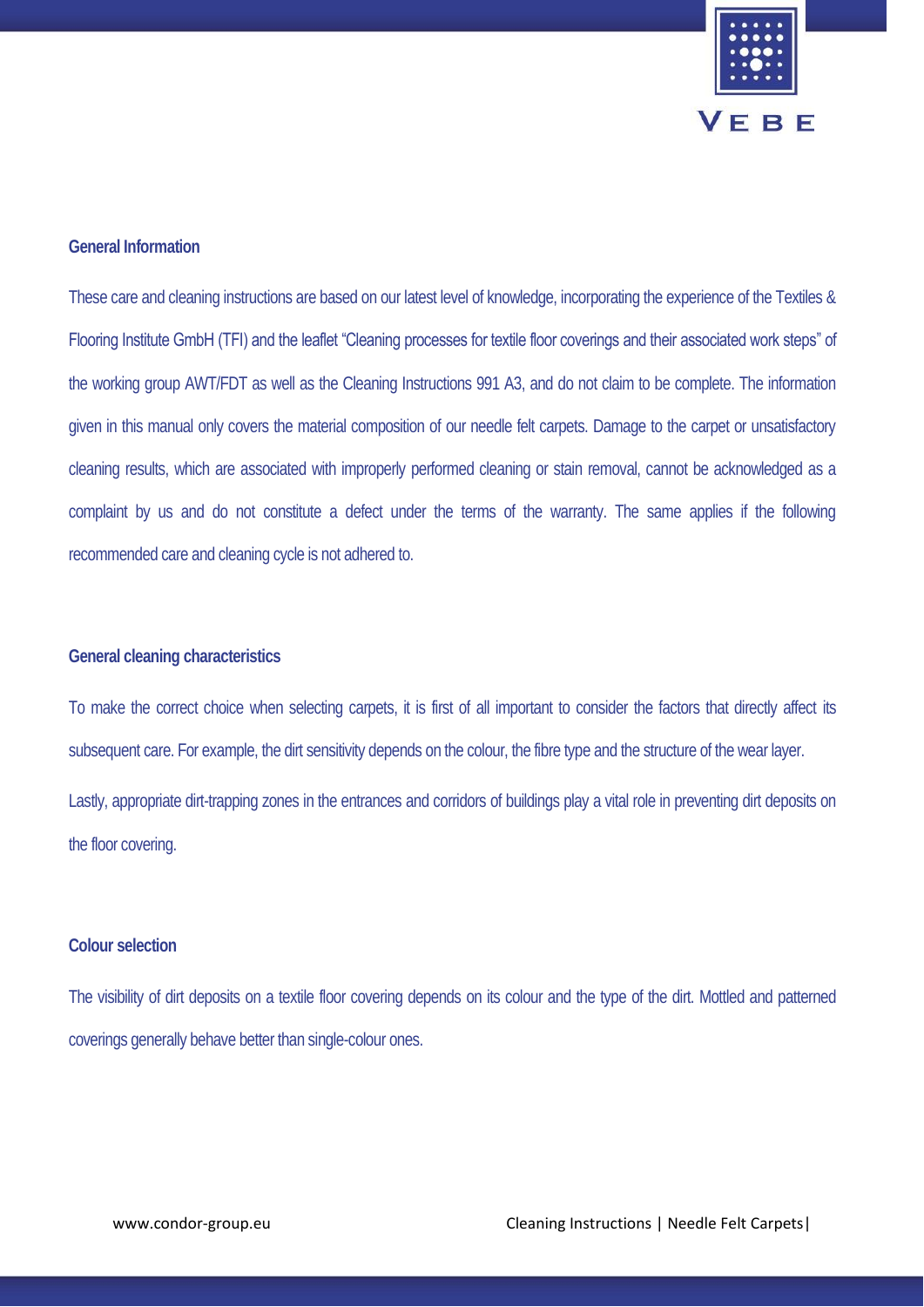

A comparison of the susceptibility of different colours serves as an example:

Highly dirt-sensitive colours: white, yellow, light grey, medium grey, light beige, all pastel colours

Less dirt-sensitive colours: blue, violet, red, dark beige, light green

Dirt-insensitive colours: dark, covered mottled tones, anthracite, dark brown, olive and other green colours.

## **Fibres**

An important factor for the quality of needle felt carpets, is the fibre selection. Polyamide is the best type of fibre in the manufacture of needle felt carpets and has unique properties such as high resistance to wear, pressure, scuffing, matting and dirt. Here it must be pointed out that high-quality needle felt carpets have a high quantity of coarse polyamide fibres, which further reinforce the mentioned positive factors. If cleaning is necessary, the correct treatment will ensure the fibres look like new again.

#### **Structure**

The ease of care of a textile floor covering also depends on its surface condition. Needle felt carpets primarily have a two-layer structure (wear layer + backing layer. Only the wear layer is of particular interest for cleaning. Due to the loop-type design, a large part of the dirt which occurs is hidden in the depth of the needle felt carpet structure. Single-layer needle felt carpets primarily comprise fibre blends with varying proportions of polypropylene, polyester and polyamide. This defines the service performance and useful life of such needle felt carpets.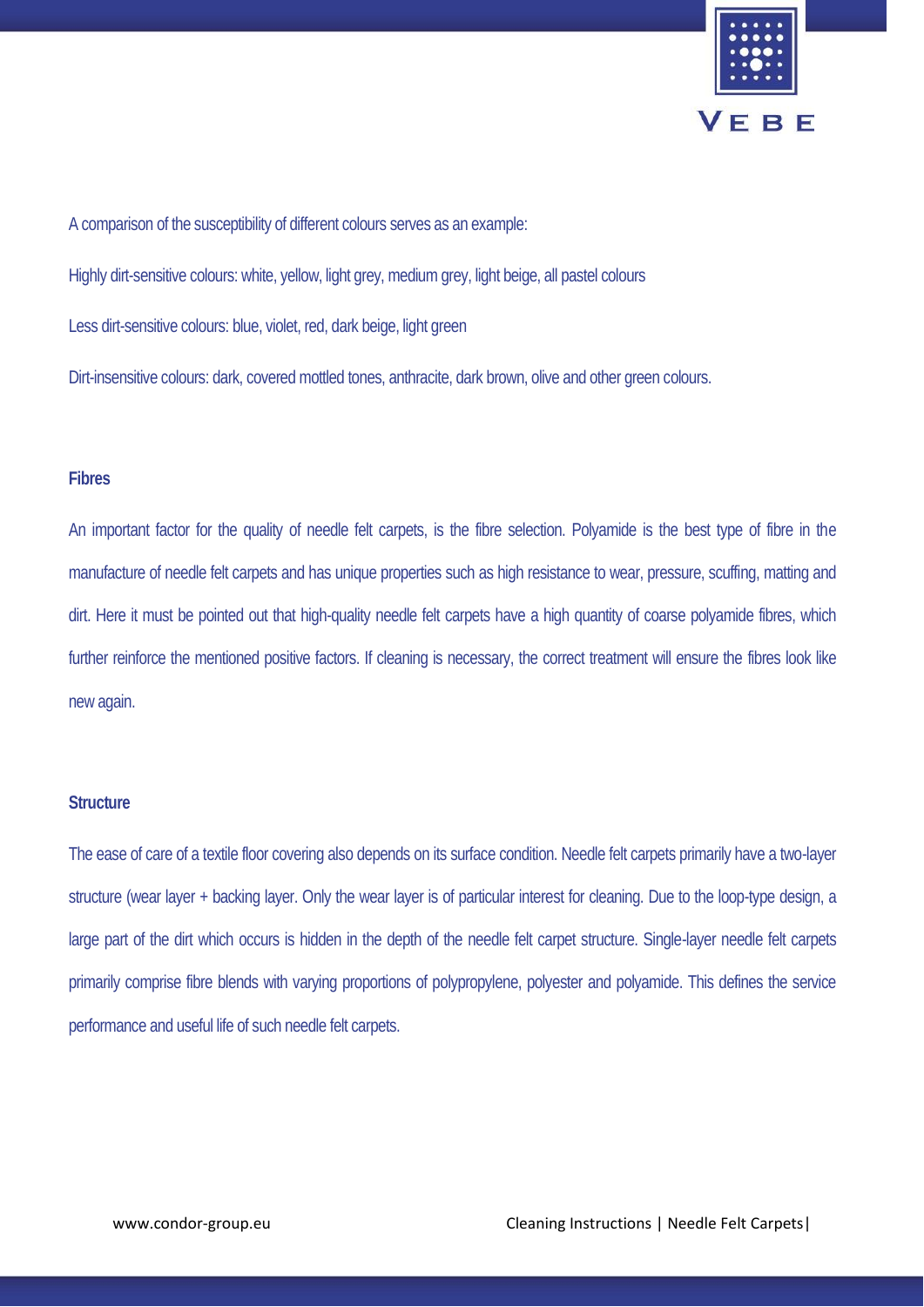

## **Cleaning zone**

Immediately after laying, a carpeted floor must be protected against the ingress of dirt by setting up sufficiently large cleaning zones in entrance areas and problem zones (change from hard floors to textile covering/from production to the administration area, etc.).

Optimum success will be achieved by installing coarse and fine dirt-trapping mats. It is advisable that users take at least two to three steps on the dirt trapping zones. Experience has shown that about 90% of the brought-in dirt is retained by a dirt trapping zone with a length of about five metres.

## **Prophylaxis**

A daily cleaning interval is essential so that these cleaning zones do not themselves become a source of dirt. This "ink pad effect" can also arise if wax products used to clean adjacent hard surfaces are not used professionally.

## **Cleaning on building completion**

If possible, cleaning on building completion should be carried out as a "dry cleaning" operation using a powerful brush vacuum cleaner (with a mechanically rotating, soft brush). We advise against "spray extraction cleaning", because the moisture penetrating into the carpet would lead to clumping of fine construction dust, which then can only be removed with great difficulty! A suitable stain remover must be used in a concerted manner.

The, for example, "pad cleaning process" which is subsequently used has the following advantages: Very little moisture is deposited in the carpet; no long drying times are necessary;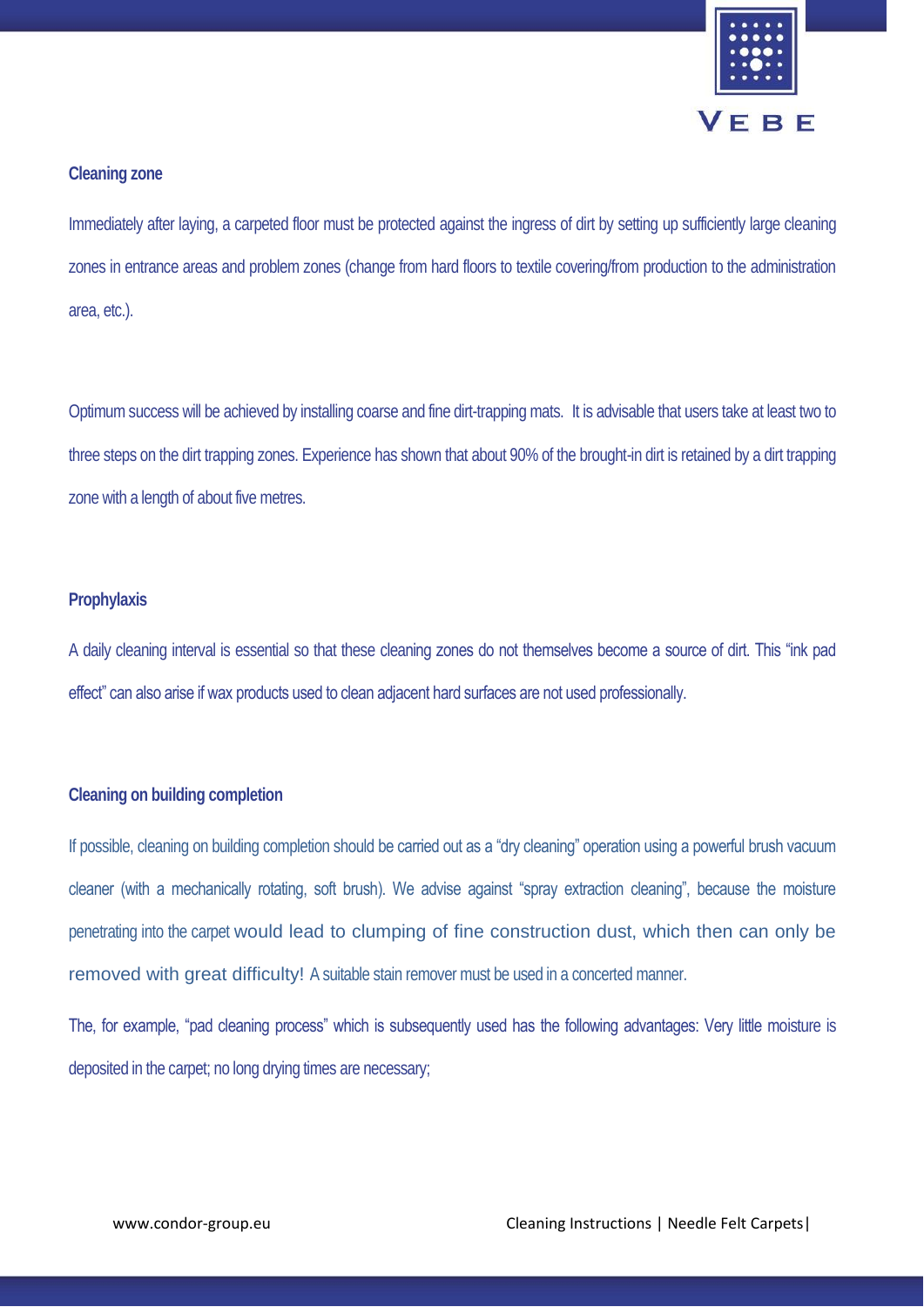

The cleaned surface can be walked upon again within 1-2 hours; no danger of over-drying or increased changing of the dimensions of the carpet; possible to use as intensive cleaning during normal operations.

## **Daily maintenance cleaning**

Regular vacuum cleaning is without doubt the most important component of an optimum care program for needle felt carpets. Dust removal separates the pigment dirt from the surface and the spaces between fibres by means of mechanical action (brushing and suction brushing) and sucking up of the released pigments.

Brush vacuum cleaners with a powerful brushing and suction action (with a soft brush) achieve optimum care provided the brush height setting is correct and a systematic and thorough working method is employed. Thanks to a rotating and heightadjustable brush, the cleaners not only suck and brush up loose dirt from the surface but also dirt particles from the entire depth of the wearing layer to maintain the quality of the needle felt carpet.

Although vacuum cleaning is technically a very simple process, some codes of practice must be observed:

- The brush vacuum cleaner must be suitable for the needle felt carpet and the height of the brush may need to be adjusted accordingly.

- The brush vacuum cleaner must not be moved too quickly over the traffic area of the carpet, otherwise the suction effect will not be effective.

- The best method is a double pass both along and across the carpet. In this way an optimum cleaning effect is achieved. Regular maintenance is essential for the functioning of the brush vacuum cleaner, in particular of the brushes, filter (optimally: micro filter) and bag.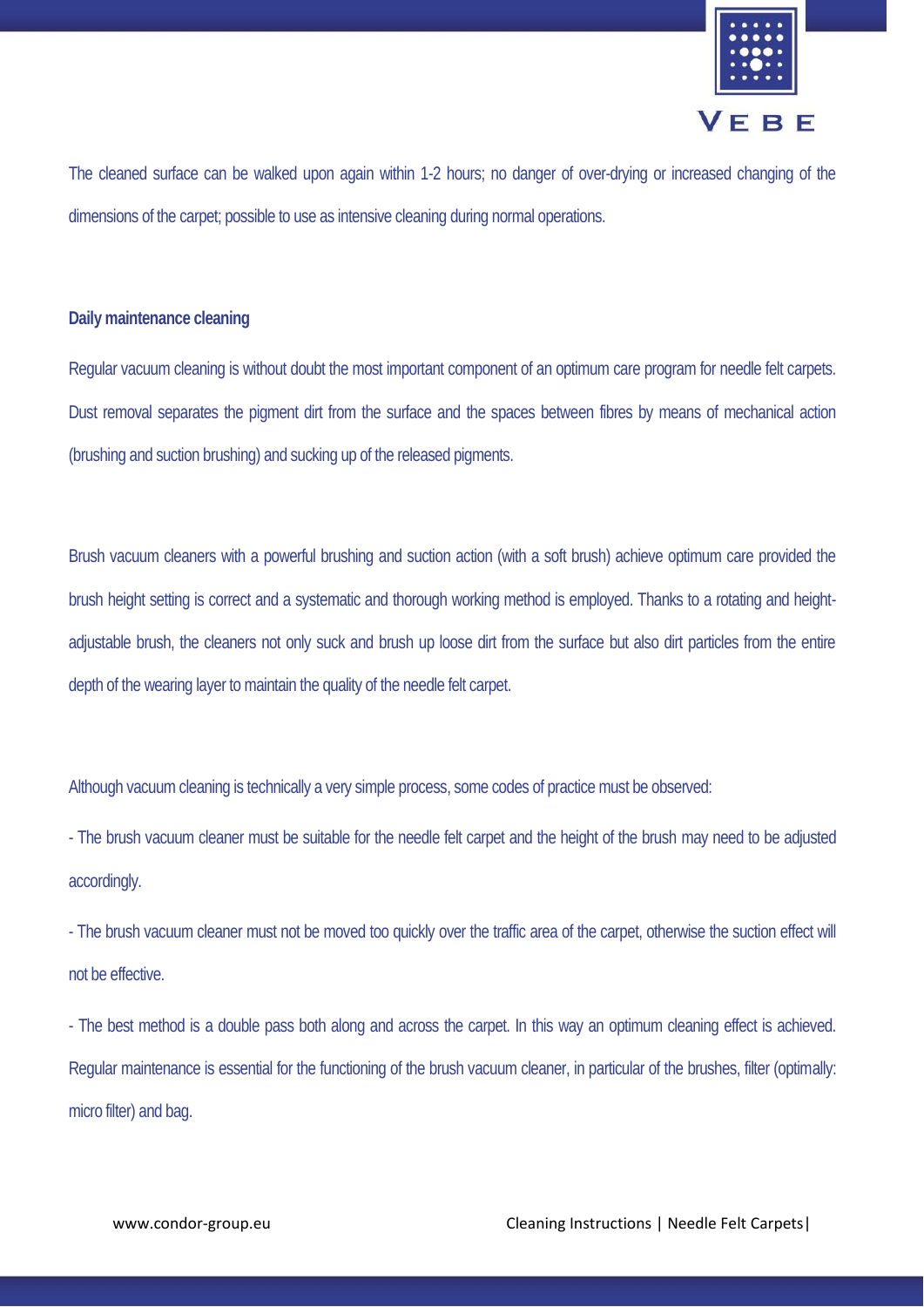

It is essential that consistent cleaning invternals are maintained:

- High-traffic areas such as in entrance halls, reception areas, restaurants, lifts, corridors and cleaning zones should be cleaned daily with a brush vacuum cleaner.

- Medium-traffic areas such as conference rooms, offices, secondary rooms should be vacuumed as required, but vacuumed at least every other day. It is only in this way that premature visual damage to the fibre wear layer in traffic areas and areas where there are castor-equipped office chairs can be avoided.

## **Treatment of stains (stain removal)**

The sooner staining is treated, the greater is the probability that it can be removed! Stain removal involves the localised treatment of stains and soiling. This work step forms an essential part of daily maintenance cleaning. If stains are treated immediately with suitable cleaning agents, complete removal will normally be trouble-free.

Here, an exception are staining substances with a bleaching or colouring effect; these cannot be completely removed without physically damaging the surface.

Light dirt spots and stains can be removed in most cases with hand-hot water and an absorbent cloth (white cotton). In doing so, rather than rubbing, the stain should be washed out by a rotating movement from the outside to the inside. Here a microfibre glove can be a useful mechanical aid.

Solvent-containing staining substances (chewing gum, paraffin-based materials, etc.) can be removed when dry without damaging the fibre floor area with a non-sharp-edged object (spoon, etc.). The residual substance is removed with a stain remover. Please ensure that you test the stain remover you are using in a non-visible or hidden location prior to actual use.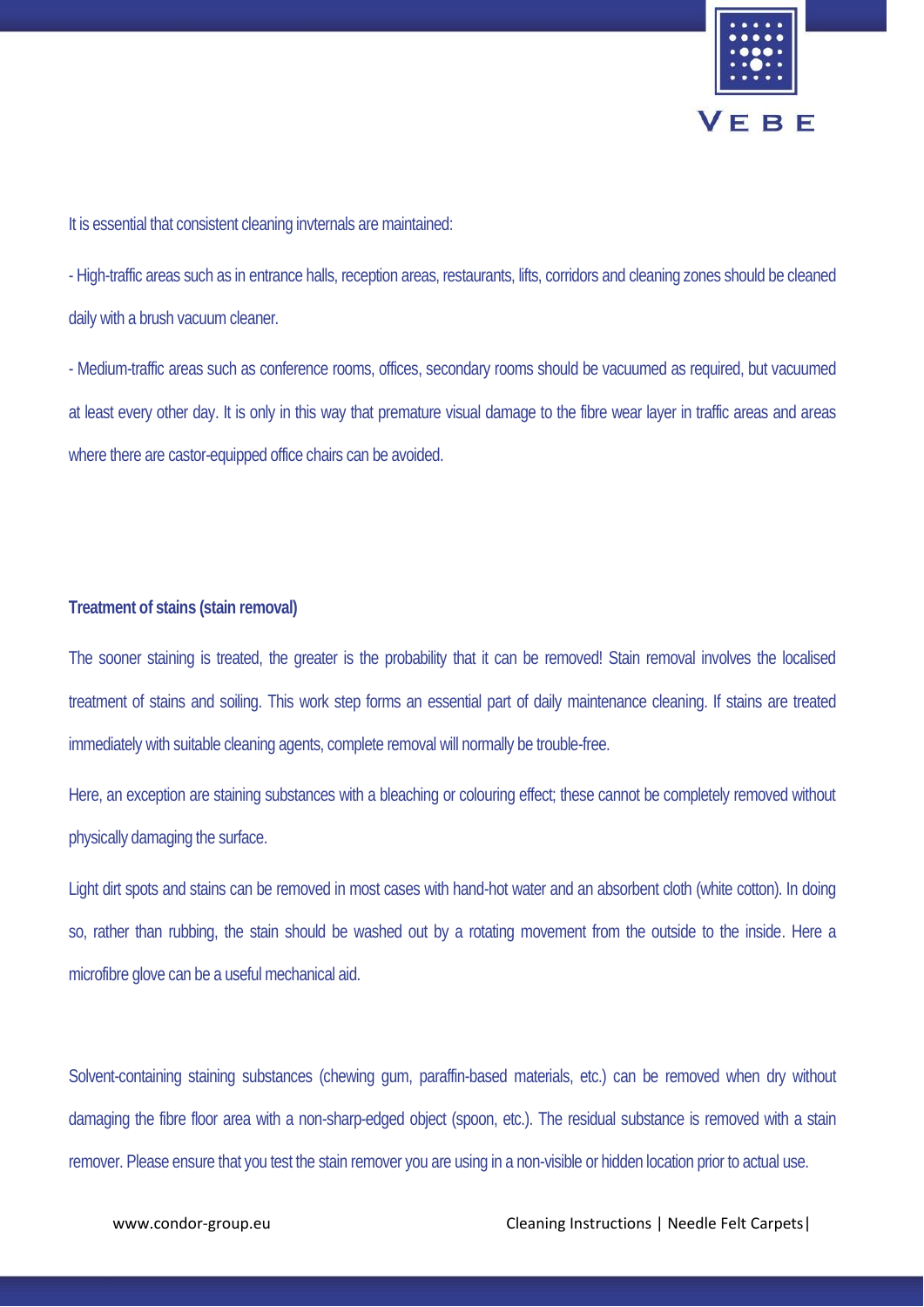

The manufacturers accept no liability for improper handling. All chemicals introduced into the carpet must be removed again without leaving any residues to prevent areas quickly becoming dirty again.

Do not use bleach or bleach-containing products as they will cause the textile fibres to fade or discolour. Detergents should always be kept out of the reach of children and animals!

If none of our tips listed above are effective, we recommend that you call our technical support team who are always happy to help.

## **Works steps for treating stains:**

1. Remove solids, liquids and compacted substances with a spoon. In doing so, always work inwards toward the centre of the stain.

2. Dab on liquid with a clean, white cotton cloth or kitchen towel.

3. Remove the stain with a cloth or sponge and cold water; in doing so, always work inwards toward the centre of the stain. Repeat the process as necessary.

4. Always dab the surface of the needle felt carpet, do not rub! Repeat the process until no more dirt adheres to the cloth.

5. Rinse off with clear water. Mop up the remaining moisture with a cloth or kitchen towel.

6. Cover the treated area with several layers of kitchen paper, weigh down and allow to dry.

Then vacuum with a brush vacuum cleaner.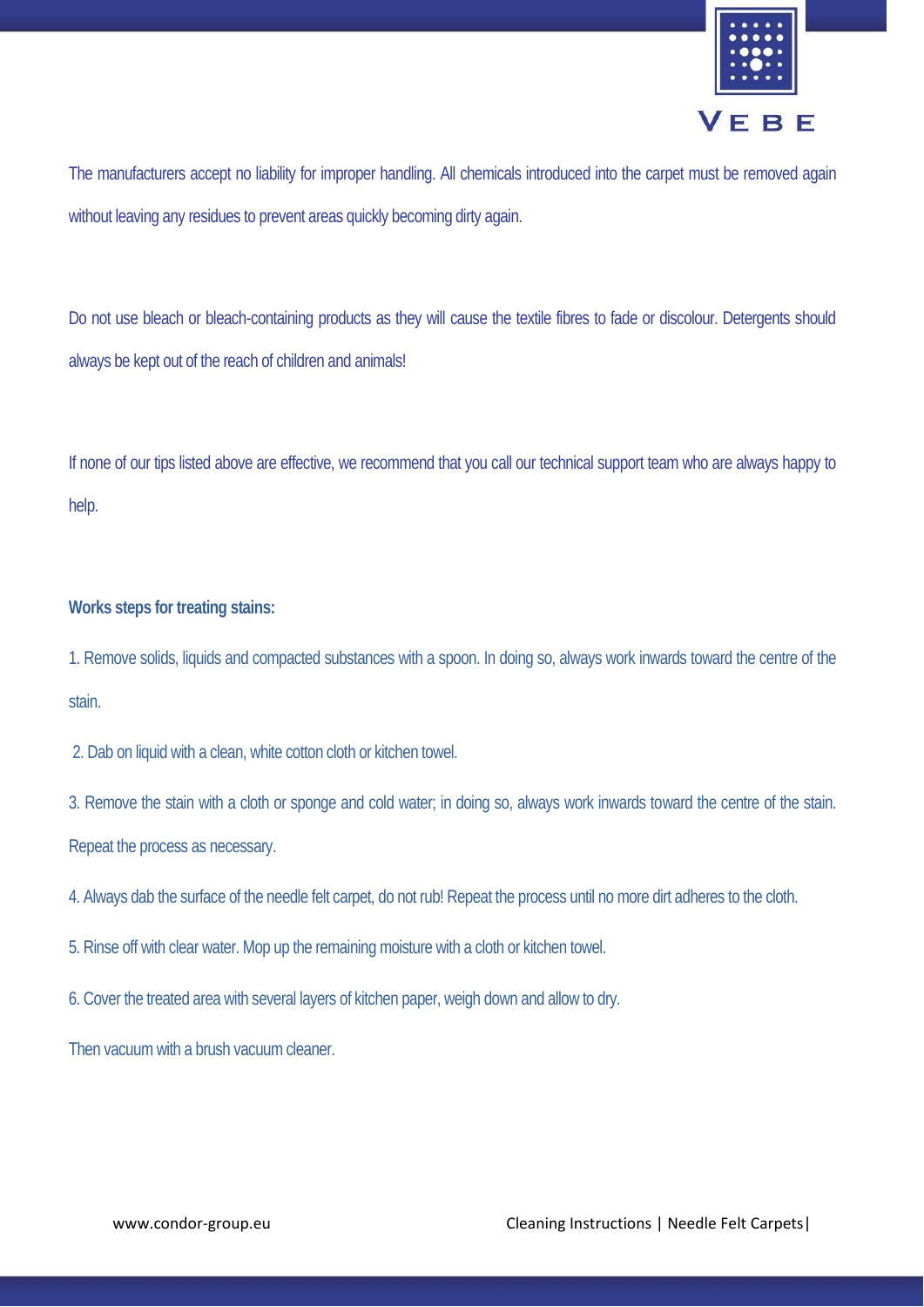

## **Intermediate cleaning**

Depending on the traffic and the resulting degree of soiling, periodic intermediate cleaning will be necessary. These actions are performed in between intensive cleaning, which is performed at greater intervals. It should be carried out in an objectorientated manner but in any event at least once a year and solely by a specialist company.

The purpose of intermediate cleaning is the removal of sticky dirt that cannot be removed during daily cleaning by brushvacuuming. This cleaning is limited to the more heavily soiled areas (e.g. high-traffic routes in corridors and entrance areas). If intermediate cleaning is correctly performed, cleaning costs can be lowered and unnecessary interruptions to the normal operating schedule in the building are avoided. The intensive cleaning achieves the best possible dirt removal and restoration of the original wear behaviour and appearance.

Intermediate cleaning can be performed manually or mechanically. Intermediate cleaning can be carried out either with readyto-use foam, or using the pad method, or using granulate cleaning. Prior to intermediate cleaning, pre-cleaning by brush vacuuming must be performed.

#### **Cleaning with ready-to-use foam**

In this cleaning process, a standing layer of foam is massaged into the carpet by roller or single-disc machines. After a drying time of about five hours, the carpet must be thoroughly vacuumed again.

## **Granulate cleaning**

The advantage of this cleaning method is that needle felt carpets require scarcely any drying time before they can be walked on again almost immediately. The moist cleaning granulate is scattered uniformly by hand on the carpet and then massaged in with special brush roller machines.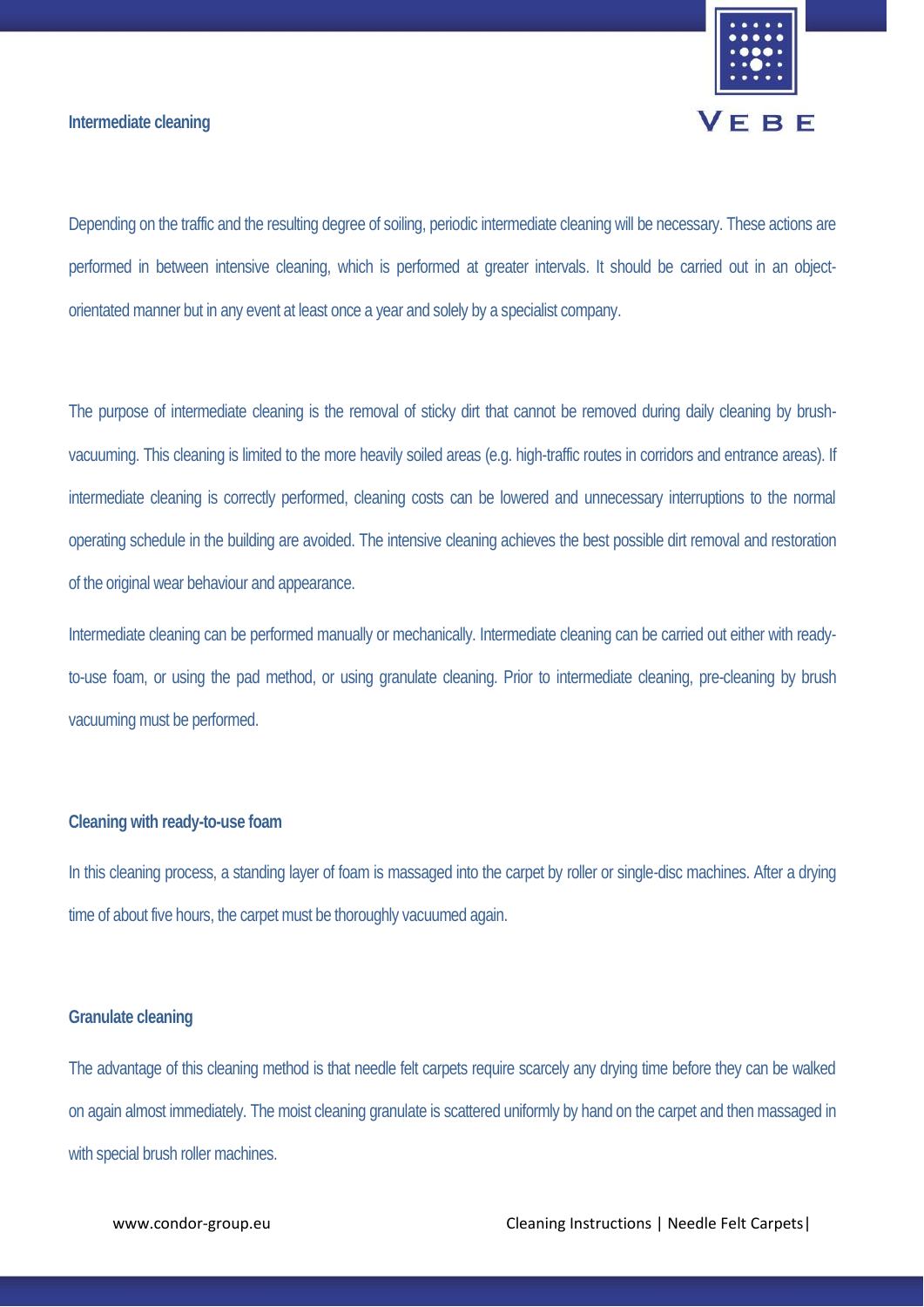

The released dirt is absorbed by and bound to the cleaning powder. After drying of the granulate, the carpet must be vacuumed with a brush vacuum cleaner. In this way the dirt and the granulate residues are largely removed. This process can be used to partially clean away staining and clean high-traffic areas.

#### **Intensive cleaning**

In addition to daily cleaning and interim cleaning, every carpet requires intensive cleaning, depending on the intensity of the soiling. For example, it is necessary when the needle felt carpet is soiled over a large area. The intensive cleaning achieves the best possible dirt removal and restoration of the original wear behaviour and appearance.

The intervals at which intensive cleaning must be carried out are largely dependent on correct maintenance and intermediate cleaning. Dependent on the level of soiling of the carpet, the systems used must be combined with each other. Important for selection of the cleaning process are the properties of the floor, the subfloor design, the method of laying and the available drying time.

Intensive cleaning should be carried out by a specialist who has available state-of-the-art cleaning machinery and tools and will select the appropriate cleaning method based on their knowledge of the level of soiling, properties of the floor, method of laying and subfloor.

## **Cleaning using the pad method**

After pre-cleaning of the entire surface with a brush vacuum cleaner, the needle felt carpet is "damp" sprayed with a spray solution matched to the system using a pressure sprayer. After a short dwell time, the surface is uniformly processed with a disc-type floor machine with an underlying "fibre pad" in overlapping runs. The needle felt carpet can be walked on again after just a very short drying period.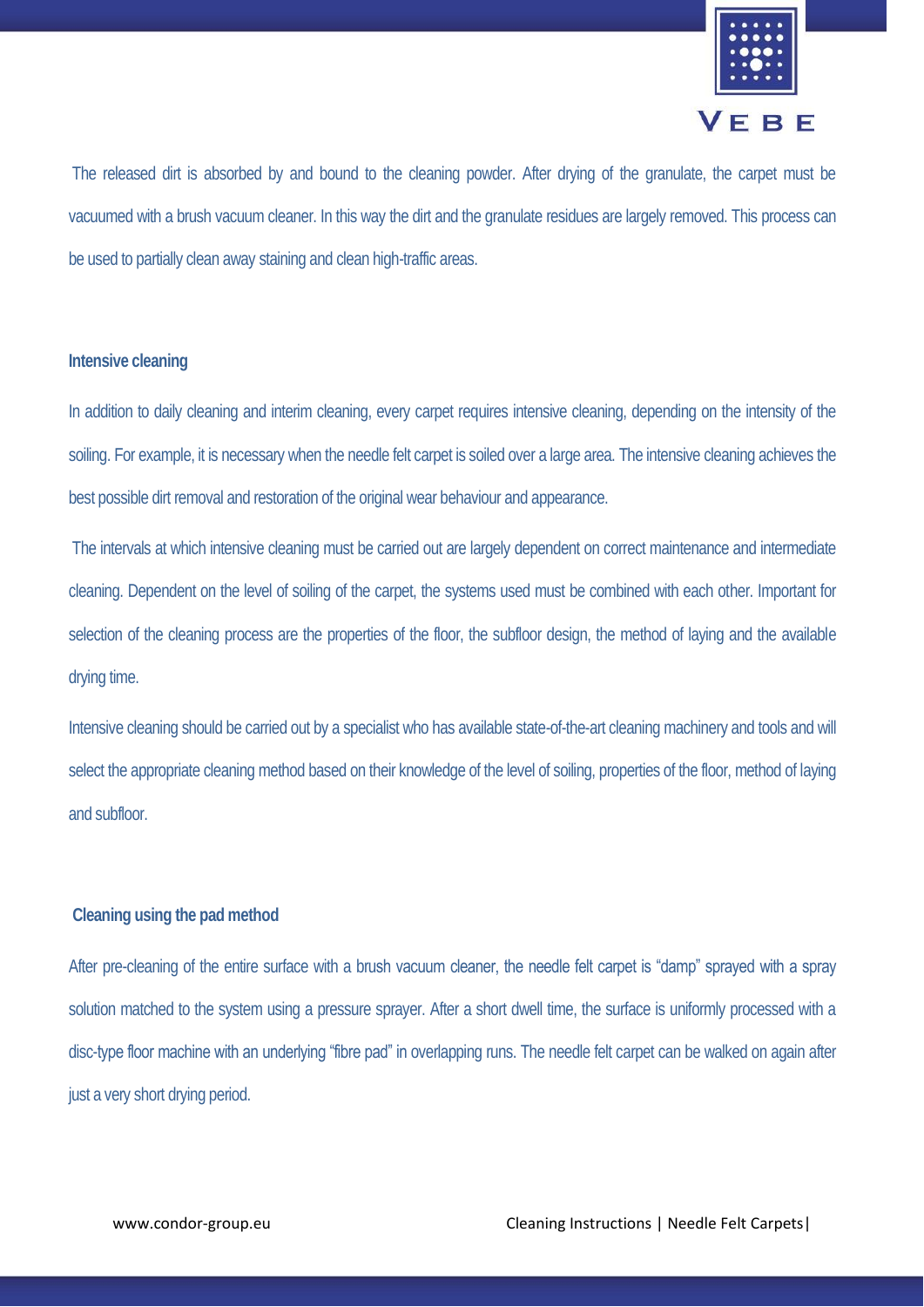

## **Spray extraction**

After thorough pre-cleaning with a brush vacuum cleaner, the needle felt carpet is cleaned with a (wet) carpet cleaner using a cleaning solvent. In wet carpet cleaning (spray extraction), water with a cleaning agent is sprayed on in one work step and then immediately sucked up again via a nozzle. Dependent on the level of soiling, it is recommended that the carpet be subsequently rinsed several times with clean water, to avoid cleaning agent residues and the resulting fixing effects caused by them which could cause renewed dirt deposition. Subsequent cleaning with the vacuum nozzle of the spray extraction unit without further application of liquid.

It is possible to combine this process with shampooing. After spray extraction, the needle felt carpet requires enough time to dry under good ventilation conditions. Only then will it be possible to use the cleaned spaces again.

Soaking of needle felt carpets must always be avoided because otherwise their adhesion to the floor could be impaired.

#### **Shampooing**

Shampooing is performed after brush vacuuming using a single disc or multi-disc cleaning machine with a shampooing brush. In this cleaning, the needle felt carpet is cleaned by intensive mechanical brushing with a suitable shampoo solution. To achieve optimum results, the carpet surface should be run over in overlapping circles using the shampooing brush. The resulting foam absorbs the dirt into it and should then be directly sucked up with a powerful wet/dry vacuum cleaner. The use of shampoos whose dry residues are crystalline is recommended. In this way the deposition of grease-containing particles on the fibres can be avoided. After drying of the carpet, it must be thoroughly vacuumed in all directions using a brush vacuum cleaner so that any possible cleaning agent residues are completely removed.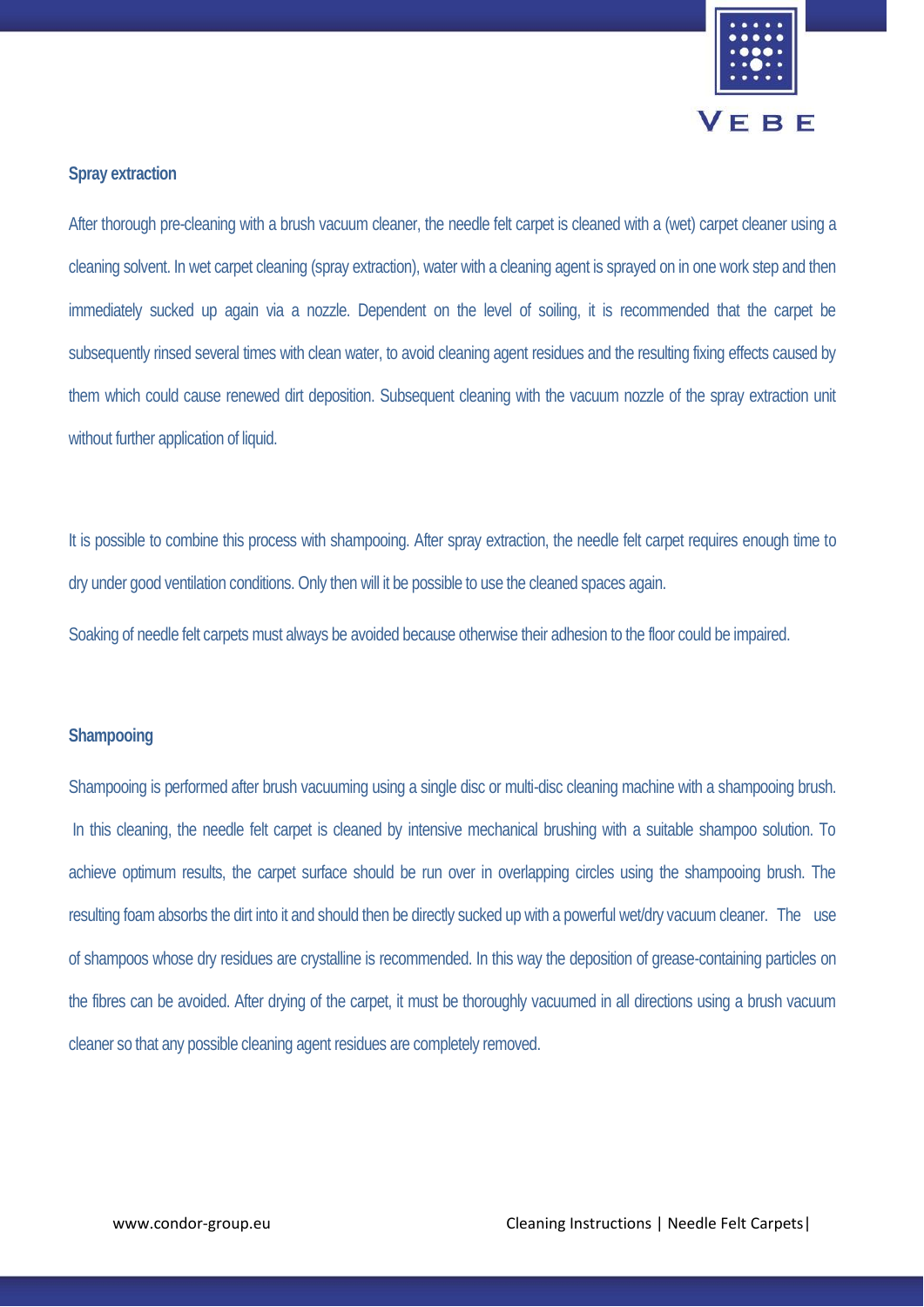

## **Combination of both processes**

To achieve maximum cleaning effectiveness, the use of shampooing and spray-extraction in combination is recommended. After shampooing, in which the mechanical processing and chemical action has released and removed the dirt particles, thorough spray extraction is performed. After drying of the carpet and subsequent brush vacuuming, the result is an optimum visual surface appearance.

Please note the following limitations:

- Do not add any additional cleaning product to the spray extraction cleaning machine.
- Multiple rinsing steps with clean water removes dirt particles and cleaning agent residues.
- Drying normally takes at least 20 hours. The carpet structure must not be walked on when wet.
- Completely unsuitable for water-sensitive floor designs such as carpet tiles and removable systems.

#### **Cleaning instructions for raised floor designs, tiles and large carpet tiles**

A raised floor design comprises a multitude of not connected individual panels, than can be taken up independently of each other. As a result there are joints and gaps where there is a much greater chance for cleaning water to ingress than with conventional floors with laid-out metre goods. Designs with tiles/large carpet tiles that can be taken up again are also moisturesensitive designs. Therefore, in most cases, soaking of the floor surfaces in such cases should be prevented. Therefore, in these cases, a dry cleaning or pad cleaning process should always be used.

Accordingly, wet cleaning methods are unsuitable for this purpose and flooring cover design!

The adhesive joint or the rear-coating of the carpet must not be negatively influenced by any of the cleaning methods used. Floor panels with cut-outs, built-in components or ventilation panels must be treated especially carefully. Penetration of moisture must always be prevented.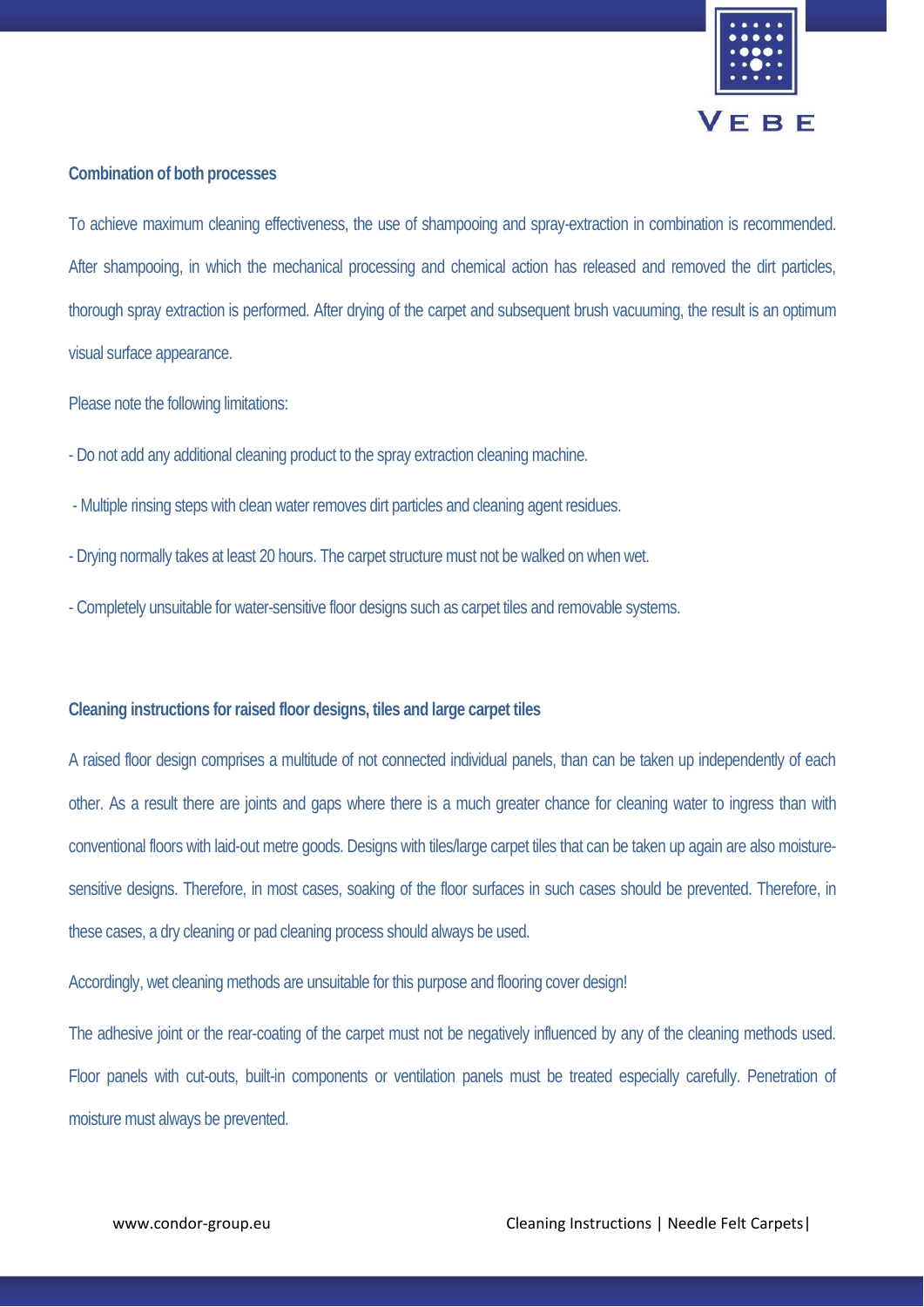

Note: After intensive or maintenance cleaning of the needle felt carpet, it must always be ensured that the carpet is sufficiently dry before it is used again.

## **Special notes**

If office chairs are used on textile floor coverings, they must be equipped with hard castors (type H according to DIN EN 12529) of the specified dimensions. This must be considered when using office chairs.

Underfloor heating systems should be adjusted so that the needle felt carpet does not change colour or change in any other way during the cleaning measures and the drying-off phase.

This care and cleaning recommendation is based on our current experience. It does not replace the cleaning information for the respective cleaning agents used. In the event of contradictions and lack of clarity between our care and cleaning recommendations and those of the manufacturer of the respective cleaning agent, the Applications Technology Department must be contacted in all cases. The same applies to stains that can not be removed without difficulties in spite of our care and cleaning recommendations. We expressly point out that our care and cleaning instructions are not a legally binding assurance and therefore we cannot provide any warranty or guarantee that the care and cleaning will be successful. We must therefore exclude any liability for any damage or consequential damage if the care and cleaning are not successful.

The instructions of the cleaning and stain removal equipment manufacturer and the information of the raised floor and adhesive suppliers must be observed. The usability and compatibility of the resources is the responsibility of the respective manufacturer, who will be happy to provide information.